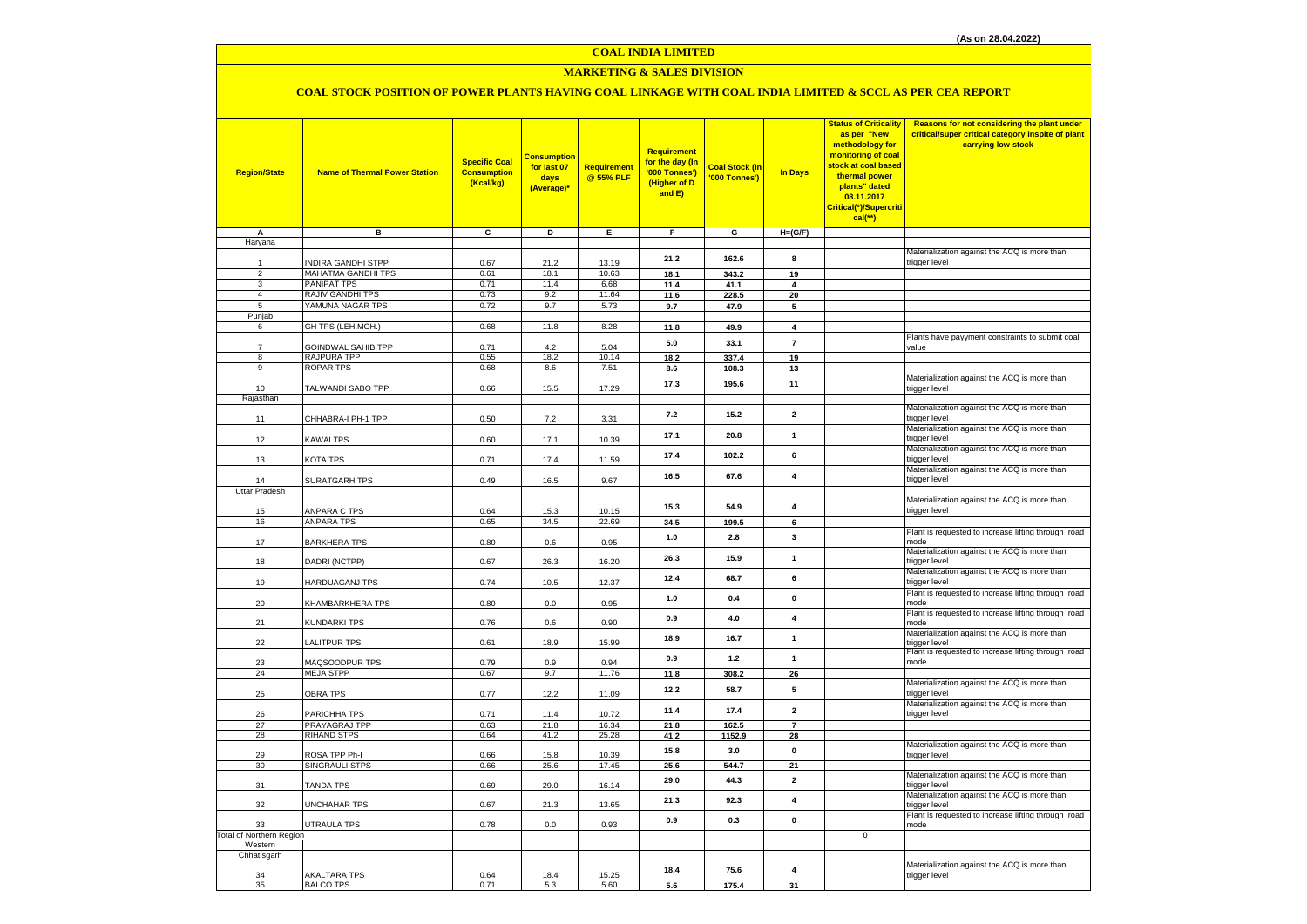#### **COAL INDIA LIMITED**

### **MARKETING & SALES DIVISION**

## **COAL STOCK POSITION OF POWER PLANTS HAVING COAL LINKAGE WITH COAL INDIA LIMITED & SCCL AS PER CEA REPORT**

| <b>Region/State</b> | <b>Name of Thermal Power Station</b>    | <b>Specific Coal</b><br><b>Consumption</b><br>(Kcal/kg) | <b>Consumption</b><br>for last 07<br>days<br>(Average) | <b>Requirement</b><br>@ 55% PLF | <b>Requirement</b><br>for the day (In<br>'000 Tonnes')<br>(Higher of D<br>and E) | <b>Coal Stock (In</b><br>'000 Tonnes') | <b>In Days</b>          | <b>Status of Criticality</b><br>as per "New<br>methodology for<br>monitoring of coal<br>stock at coal based<br>thermal power<br>plants" dated<br>08.11.2017<br>Critical(*)/Supercriti<br>cal(**) | Reasons for not considering the plant under<br>critical/super critical category inspite of plant<br>carrying low stock |
|---------------------|-----------------------------------------|---------------------------------------------------------|--------------------------------------------------------|---------------------------------|----------------------------------------------------------------------------------|----------------------------------------|-------------------------|--------------------------------------------------------------------------------------------------------------------------------------------------------------------------------------------------|------------------------------------------------------------------------------------------------------------------------|
| A                   | в                                       | $\overline{c}$                                          | Þ                                                      | Е.                              | F.                                                                               | G                                      | $H=(G/F)$               |                                                                                                                                                                                                  |                                                                                                                        |
| 36                  | <b>BANDAKHAR TPP</b>                    | 0.71                                                    | 4.5                                                    | 2.81                            | 4.5                                                                              | 8.0                                    | $\overline{\mathbf{2}}$ |                                                                                                                                                                                                  | Materialization against the ACQ is more than<br>trigger level                                                          |
| 37                  | <b>BARADARHA TPS</b>                    | 0.77                                                    | 20.4                                                   | 12.25                           | 20.4                                                                             | 228.0                                  | 11                      |                                                                                                                                                                                                  |                                                                                                                        |
| 38                  | <b>BHILAI TPS</b>                       | 0.76                                                    | 8.1                                                    | 5.01                            | 8.1                                                                              | 119.7                                  | 15                      |                                                                                                                                                                                                  |                                                                                                                        |
|                     |                                         |                                                         |                                                        |                                 | 6.0                                                                              | 25.1                                   | 4                       |                                                                                                                                                                                                  | Materialization against the ACQ is more than                                                                           |
| 39                  | <b>BINJKOTE TPP</b>                     | 0.75                                                    | 0.0                                                    | 5.95                            |                                                                                  |                                        |                         |                                                                                                                                                                                                  | trigger level                                                                                                          |
| 40<br>41            | <b>DSPM TPS</b><br><b>KORBA STPS</b>    | 0.69<br>0.67                                            | 9.0<br>42.1                                            | 4.56<br>22.94                   | 9.0                                                                              | 59.5                                   | $\overline{7}$<br>13    |                                                                                                                                                                                                  |                                                                                                                        |
| 42                  | KORBA-WEST TPS                          | 0.78                                                    | 18.6                                                   | 13.79                           | 42.1<br>18.6                                                                     | 556.7<br>228.7                         | 12                      |                                                                                                                                                                                                  |                                                                                                                        |
| 43                  | <b>LARA TPP</b>                         | 0.66                                                    | 22.6                                                   | 13.92                           | 22.6                                                                             | 386.4                                  | 17                      |                                                                                                                                                                                                  |                                                                                                                        |
|                     |                                         |                                                         |                                                        |                                 | 6.3                                                                              | 16.1                                   | 3                       |                                                                                                                                                                                                  | Materialization against the ACQ is more than                                                                           |
| 44                  | NAWAPARA TPP                            | 0.79                                                    | 0.0                                                    | 6.28                            |                                                                                  |                                        |                         |                                                                                                                                                                                                  | trigger level                                                                                                          |
| 45                  | PATHADI TPP                             | 0.65                                                    | 41                                                     | 5.18                            | 5.2                                                                              | 30.3                                   | 6                       |                                                                                                                                                                                                  | Supply restricted considering high stock at their<br>end                                                               |
| 46                  | <b>SIPAT STPS</b>                       | 0.68                                                    | 29.2                                                   | 26.62                           | 29.2                                                                             | 567.3                                  | 19                      |                                                                                                                                                                                                  |                                                                                                                        |
|                     |                                         |                                                         |                                                        |                                 | 33.2                                                                             | 114.3                                  | $\mathbf{3}$            |                                                                                                                                                                                                  | Materialization against the ACQ is more than                                                                           |
| 47                  | <b>TAMNAR TPP</b>                       | 0.84                                                    | 33.2                                                   | 26.52                           |                                                                                  |                                        |                         |                                                                                                                                                                                                  | trigger level                                                                                                          |
|                     |                                         | 0.75                                                    |                                                        | 14.22                           | 14.8                                                                             | 153.3                                  | 10                      |                                                                                                                                                                                                  | Materialization against the ACQ is more than<br>trigger level                                                          |
| 48<br>Gujarat       | UCHPINDA TPP                            |                                                         | 14.8                                                   |                                 |                                                                                  |                                        |                         |                                                                                                                                                                                                  |                                                                                                                        |
|                     |                                         |                                                         |                                                        |                                 |                                                                                  |                                        |                         |                                                                                                                                                                                                  | Materialization against the ACQ is more than                                                                           |
| 49                  | <b>GANDHI NAGAR TPS</b>                 | 0.69                                                    | 9.7                                                    | 5.71                            | 9.7                                                                              | 99.0                                   | 10                      |                                                                                                                                                                                                  | trigger level                                                                                                          |
| 50                  | SABARMATI (D-F STATIONS)                | 0.57                                                    | 4.9                                                    | 2.74                            | 4.9                                                                              | 21.6                                   | #REF!                   |                                                                                                                                                                                                  |                                                                                                                        |
|                     |                                         |                                                         |                                                        | 9.85                            | 15.0                                                                             | 45.8                                   | 3                       |                                                                                                                                                                                                  | Materialization against the ACQ is more than                                                                           |
| 51                  | UKAI TPS                                | 0.67                                                    | 15.0                                                   |                                 |                                                                                  |                                        |                         |                                                                                                                                                                                                  | trigger level<br>Materialization against the ACQ is more than                                                          |
| 52                  | <b>WANAKBORI TPS</b>                    | 0.67                                                    | 29.2                                                   | 20.22                           | 29.2                                                                             | 151.2                                  | 5                       |                                                                                                                                                                                                  | trigger level                                                                                                          |
| Madhya Pradesh      |                                         |                                                         |                                                        |                                 |                                                                                  |                                        |                         |                                                                                                                                                                                                  |                                                                                                                        |
| 53                  | AMARKANTAK EXT TPS                      | 0.65                                                    | 3.1                                                    | 1.80                            | 3.1                                                                              | 47.5                                   | 16                      |                                                                                                                                                                                                  |                                                                                                                        |
| 54                  | <b>ANUPPUR TPP</b>                      | 0.65                                                    | 18.7                                                   | 10.31                           | 18.7                                                                             | 266.0                                  | 14                      |                                                                                                                                                                                                  |                                                                                                                        |
|                     |                                         |                                                         |                                                        |                                 | 7.5                                                                              | 35.2                                   | 5                       |                                                                                                                                                                                                  | Materialization against the ACQ is more than                                                                           |
| 55                  | <b>BINA TPS</b>                         | 0.74                                                    | 7.5                                                    | 4.88                            |                                                                                  |                                        |                         |                                                                                                                                                                                                  | trigger level<br>Materialization against the ACQ is more than                                                          |
| 56                  | GADARWARA TPP                           | 0.66                                                    | 23.6                                                   | 13.93                           | 23.6                                                                             | 77.8                                   | 3                       |                                                                                                                                                                                                  | trigger level                                                                                                          |
|                     |                                         |                                                         |                                                        |                                 | 10.4                                                                             | 162.7                                  | 16                      |                                                                                                                                                                                                  | Materialization against the ACQ is more than                                                                           |
| 57                  | <b>KHARGONE STPP</b>                    | 0.60                                                    | 9.4                                                    | 10.45                           |                                                                                  |                                        |                         |                                                                                                                                                                                                  | trigger level                                                                                                          |
| 58<br>59            | SANJAY GANDHI TPS<br><b>SATPURA TPS</b> | 0.82<br>0.67                                            | 14.7<br>7.5                                            | 14.57<br>11.79                  | 14.7                                                                             | 28.9                                   | $\overline{2}$          |                                                                                                                                                                                                  | Non payment of dues<br>Non Payment of Dues                                                                             |
|                     |                                         |                                                         |                                                        |                                 | 11.8                                                                             | 55.0                                   | 5                       |                                                                                                                                                                                                  | Materialization against the ACQ is more than                                                                           |
| 60                  | <b>SEIONI TPP</b>                       | 0.64                                                    | 9.5                                                    | 5.06                            | 9.5                                                                              | 21.7                                   | $\overline{\mathbf{2}}$ |                                                                                                                                                                                                  | trigger level                                                                                                          |
| 61                  | SHREE SINGAJI TPP                       | 0.71                                                    | 31.9                                                   | 23.50                           | 31.9                                                                             | 129.2                                  | $\overline{\mathbf{4}}$ |                                                                                                                                                                                                  | Non Payment of Dues                                                                                                    |
| 62                  | <b>VINDHYACHAL STPS</b>                 | 0.69                                                    | 64.9                                                   | 43.60                           | 64.9                                                                             | 1635.2                                 | 25                      |                                                                                                                                                                                                  |                                                                                                                        |
| Maharashtra         |                                         |                                                         |                                                        |                                 |                                                                                  |                                        |                         |                                                                                                                                                                                                  | Materialization against the ACQ is more than                                                                           |
| 63                  | <b>AMRAVATI TPS</b>                     | 0.62                                                    | 20.6                                                   | 11.07                           | 20.6                                                                             | 70.9                                   | 3                       |                                                                                                                                                                                                  | trigger level                                                                                                          |
| 64                  | <b>BHUSAWAL TPS</b>                     | 0.72                                                    | 16.6                                                   | 11.44                           | 16.6                                                                             | 29.0                                   | $\overline{2}$          |                                                                                                                                                                                                  | Non payment of dues                                                                                                    |
| 65                  | <b>BUTIBORI TPP</b>                     | 0.67                                                    | 0.0                                                    | 5.31                            | 5.3                                                                              | 59.7                                   | 11                      |                                                                                                                                                                                                  |                                                                                                                        |
| 66                  | CHANDRAPUR(MAHARASHTRA) STPS            | 0.78                                                    | 42.0                                                   | 30.17                           | 42.0                                                                             | 278.8                                  | $\overline{7}$          |                                                                                                                                                                                                  | Non payment of dues                                                                                                    |
| 67                  | DAHANU TPS                              | 0.62                                                    |                                                        | 4.09                            | 6.4                                                                              | 4.8                                    | $\mathbf{1}$            |                                                                                                                                                                                                  | Materialization against the ACQ is more than                                                                           |
|                     |                                         |                                                         | 6.4                                                    |                                 |                                                                                  |                                        |                         |                                                                                                                                                                                                  | trigger level<br>Materialization against the ACQ is more than                                                          |
| 68                  | DHARIWAL TPP                            | 0.67                                                    | 8.3                                                    | 5.34                            | 8.3                                                                              | 55.3                                   | $\overline{\mathbf{z}}$ |                                                                                                                                                                                                  | trigger level                                                                                                          |
|                     |                                         |                                                         |                                                        |                                 | 8.9                                                                              | 46.9                                   | 5                       |                                                                                                                                                                                                  | Materialization against the ACQ is more than                                                                           |
| 69                  | <b>GMR WARORA TPS</b>                   | 0.67                                                    | 8.9                                                    | 5.29                            |                                                                                  |                                        |                         |                                                                                                                                                                                                  | trigger level                                                                                                          |
| 70                  | KHAPARKHEDA TPS                         | 0.89                                                    | 20.5                                                   | 15.72                           | 20.5                                                                             | 122.4                                  | 6                       |                                                                                                                                                                                                  | Materialization against the ACQ is more than<br>trigger level                                                          |
| 71                  | <b>KORADI TPS</b>                       | 0.76                                                    | 31.7                                                   | 22.08                           | 31.7                                                                             | 59.0                                   | $\overline{\mathbf{2}}$ |                                                                                                                                                                                                  | Non payment of dues                                                                                                    |
|                     |                                         |                                                         |                                                        |                                 |                                                                                  |                                        |                         |                                                                                                                                                                                                  | Materialization against the ACQ is more than                                                                           |
| 72                  | <b>MAUDA TPS</b>                        | 0.70                                                    | 31.3                                                   | 21.29                           | 31.3                                                                             | 49.1                                   | $\overline{2}$          |                                                                                                                                                                                                  | trigger level                                                                                                          |
| 73                  | <b>NASIK TPS</b>                        | 0.81                                                    | 8.0                                                    | 6.72                            | 8.0                                                                              | 15.4                                   | $\overline{\mathbf{2}}$ |                                                                                                                                                                                                  | Non payment of dues                                                                                                    |
| 74                  | <b>PARAS TPS</b>                        | 0.74                                                    | 7.0                                                    | 4.90                            | 7.0                                                                              | 15.0                                   | $\overline{\mathbf{2}}$ |                                                                                                                                                                                                  | Non payment of dues                                                                                                    |
| 75                  | PARLI TPS                               | 0.67                                                    | 9.4                                                    | 6.65                            | 9.4                                                                              | 67.2                                   | $\overline{7}$          |                                                                                                                                                                                                  | Non payment of dues<br>Materialization against the ACQ is more than                                                    |
| 76                  | <b>SOLAPUR STPS</b>                     | 0.56                                                    | 18.7                                                   | 9.73                            | 18.7                                                                             | 43.8                                   | $\overline{2}$          |                                                                                                                                                                                                  | trigger level                                                                                                          |
|                     |                                         |                                                         |                                                        |                                 |                                                                                  |                                        |                         |                                                                                                                                                                                                  |                                                                                                                        |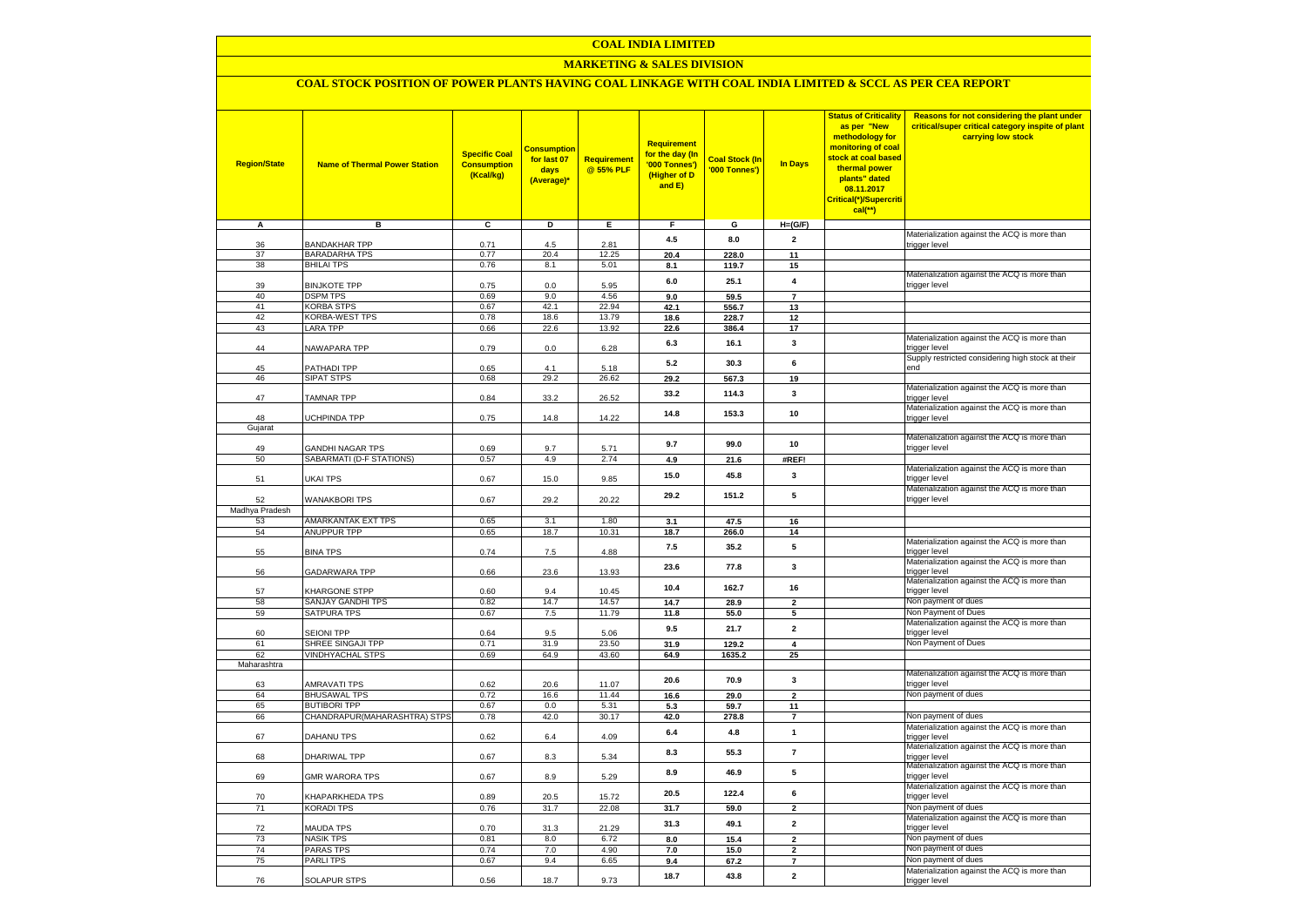### **COAL INDIA LIMITED**

### **MARKETING & SALES DIVISION**

# **COAL STOCK POSITION OF POWER PLANTS HAVING COAL LINKAGE WITH COAL INDIA LIMITED & SCCL AS PER CEA REPORT**

| <b>Region/State</b><br>A                   | <b>Name of Thermal Power Station</b><br>в | <b>Specific Coal</b><br><b>Consumption</b><br>(Kcal/kg)<br>C | <b>Consumption</b><br>for last 07<br>days<br>(Average)*<br>D | <b>Requirement</b><br>@ 55% PLF<br>Е. | <b>Requirement</b><br>for the day (In<br>'000 Tonnes')<br>(Higher of D<br>and E)<br>F. | <b>Coal Stock (In</b><br>'000 Tonnes')<br>$\mathbf{G}$ | <b>In Days</b><br>$H=(G/F)$ | <b>Status of Criticality</b><br>as per "New<br>methodology for<br>monitoring of coal<br><mark>stock at coal based</mark><br>thermal power<br>plants" dated<br>08.11.2017<br>Critical(*)/Supercriti<br>cal(**) | Reasons for not considering the plant under<br>critical/super critical category inspite of plant<br>carrying low stock |
|--------------------------------------------|-------------------------------------------|--------------------------------------------------------------|--------------------------------------------------------------|---------------------------------------|----------------------------------------------------------------------------------------|--------------------------------------------------------|-----------------------------|---------------------------------------------------------------------------------------------------------------------------------------------------------------------------------------------------------------|------------------------------------------------------------------------------------------------------------------------|
|                                            |                                           |                                                              |                                                              |                                       |                                                                                        |                                                        |                             |                                                                                                                                                                                                               | Materialization against the ACQ is more than                                                                           |
| 77                                         | <b>TIRORA TPS</b>                         | 0.66                                                         | 43.8                                                         | 28.73                                 | 43.8                                                                                   | 192.9                                                  | $\pmb{4}$                   |                                                                                                                                                                                                               | trigger level                                                                                                          |
| 78                                         | WARDHA WARORA TPP                         | 0.66                                                         | 4.9                                                          | 4.71                                  | 4.9                                                                                    | 135.8                                                  | 28                          | $\overline{0}$                                                                                                                                                                                                |                                                                                                                        |
| <b>Total of Western Region</b><br>Southern |                                           |                                                              |                                                              |                                       |                                                                                        |                                                        |                             |                                                                                                                                                                                                               |                                                                                                                        |
| Andhra Pradesh                             |                                           |                                                              |                                                              |                                       |                                                                                        |                                                        |                             |                                                                                                                                                                                                               |                                                                                                                        |
| 79                                         | DAMODARAM SANJEEVAIAH TPS                 | 0.66                                                         | 9.6                                                          | 13.85                                 | 13.8                                                                                   | 134.7                                                  | 10                          |                                                                                                                                                                                                               | Materialization against the ACQ is more than<br>trigger level                                                          |
| 80                                         | Dr. N.TATA RAO TPS                        | 0.77                                                         | 28.5                                                         | 17.90                                 | 28.5                                                                                   | 31.7                                                   | $\mathbf{1}$                |                                                                                                                                                                                                               | Materialization against the ACQ is more than<br>trigger level                                                          |
| 81                                         | PAINAMPURAM TPP                           | 0.59                                                         | 15.1                                                         | 10.21                                 | 15.1                                                                                   | 61.2                                                   | $\overline{\mathbf{4}}$     |                                                                                                                                                                                                               | Materialization against the ACQ is more than<br>trigger level                                                          |
| 82                                         | RAYALASEEMA TPS                           | 0.76                                                         | 21.6                                                         | 16.60                                 | 21.6                                                                                   | 25.0                                                   | $\mathbf{1}$                |                                                                                                                                                                                                               | Materialization against the ACQ is more than<br>trigger level                                                          |
| 83                                         | SIMHADRI                                  | 0.78                                                         | 33.2                                                         | 20.54                                 | 33.2                                                                                   | 198.4                                                  | 6                           |                                                                                                                                                                                                               | Materialization against the ACQ is more than<br>trigger level<br>Materialization against the ACQ is more than          |
| 84                                         | <b>GPL TPP</b>                            | 0.53                                                         | 17.4                                                         | 9.26                                  | 17.4                                                                                   | 19.2                                                   | $\mathbf{1}$                |                                                                                                                                                                                                               | trigger level                                                                                                          |
| 85                                         | <b>VIZAG TPP</b>                          | 0.67                                                         | 9.3                                                          | 9.20                                  | 9.3                                                                                    | 75.0                                                   | 8                           |                                                                                                                                                                                                               |                                                                                                                        |
| Karnataka                                  |                                           |                                                              |                                                              |                                       |                                                                                        |                                                        |                             |                                                                                                                                                                                                               |                                                                                                                        |
| 86                                         | <b>BELLARY TPS</b>                        | 0.63                                                         | 17.7                                                         | 14.23                                 | 17.7                                                                                   | 60.7                                                   | 3                           |                                                                                                                                                                                                               | Materialization against the ACQ is more than<br>trigger level<br>Materialization against the ACQ is more than          |
| 87                                         | KUDGI STPP                                | 0.63                                                         | 21.5                                                         | 19.90                                 | 21.5                                                                                   | 68.8                                                   | 3                           |                                                                                                                                                                                                               | trigger level<br>Materialization against the ACQ is more than                                                          |
| 88                                         | <b>RAICHUR TPS</b>                        | 0.66                                                         | 18.2                                                         | 14.98                                 | 18.2                                                                                   | 130.2                                                  | $\overline{7}$              |                                                                                                                                                                                                               | trigger level<br>Materialization against the ACQ is more than                                                          |
| 89<br><b>Tamil Nadu</b>                    | YERMARUS TPP                              | 0.62                                                         | 14.0                                                         | 13.09                                 | 14.0                                                                                   | 32.3                                                   | $\overline{2}$              |                                                                                                                                                                                                               | trigger level                                                                                                          |
| 90                                         | <b>METTUR TPS</b>                         | 0.81                                                         | 12.9                                                         | 8.98                                  | 12.9                                                                                   | 35.9                                                   | 3                           |                                                                                                                                                                                                               | Materialization against the ACQ is more than<br>trigger level                                                          |
| 91                                         | METTUR TPS - II                           | 0.78                                                         | 8.5                                                          | 6.16                                  | 8.5                                                                                    | 18.7                                                   | $\mathbf{2}$                |                                                                                                                                                                                                               | Materialization against the ACQ is more than<br>trigger level                                                          |
| 92                                         | NORTH CHENNAI TPS                         | 0.82                                                         | 29.0                                                         | 19.78                                 | 29.0                                                                                   | 52.1                                                   | $\overline{2}$              |                                                                                                                                                                                                               | Materialization against the ACQ is more than<br>trigger level                                                          |
| 93                                         | <b>TUTICORIN TPS</b>                      | 0.96                                                         | 12.8                                                         | 13.31                                 | 13.3                                                                                   | 21.2                                                   | $\overline{2}$              |                                                                                                                                                                                                               | Materialization against the ACQ is more than<br>trigger level                                                          |
| 94                                         | <b>VALLUR TPP</b>                         | 0.72                                                         | 19.1                                                         | 14.26                                 | 19.1                                                                                   | 158.2                                                  | 8                           |                                                                                                                                                                                                               | Materialization against the ACQ is more than<br>trigger level                                                          |
| Telangana                                  | <b>BHADRADRI TPP</b>                      | 0.69                                                         |                                                              | 9.83                                  |                                                                                        |                                                        | $\overline{\phantom{a}}$    |                                                                                                                                                                                                               |                                                                                                                        |
| 95<br>96                                   | <b>KAKATIYA TPS</b>                       | 0.57                                                         | 11.2<br>13.0                                                 | 8.33                                  | 11.2<br>13.0                                                                           | 79.6<br>140.7                                          | 11                          |                                                                                                                                                                                                               |                                                                                                                        |
| 97                                         | KOTHAGUDEM TPS (NEW)                      | 0.64                                                         | 13.9                                                         | 8.46                                  | 13.9                                                                                   | 114.0                                                  | $\mathbf{a}$                |                                                                                                                                                                                                               |                                                                                                                        |
| 98                                         | KOTHAGUDEM TPS (STAGE-7)                  | 0.50                                                         | 5.8                                                          | 5.23                                  | 5.8                                                                                    | 51.5                                                   | 9                           |                                                                                                                                                                                                               |                                                                                                                        |
| 99                                         | <b>RAMAGUNDEM STPS</b>                    | 0.62                                                         | 34.9                                                         | 21.33                                 | 34.9                                                                                   | 130.8                                                  | 4                           |                                                                                                                                                                                                               |                                                                                                                        |
| 100<br>101                                 | RAMAGUNDEM-B TPS<br><b>SINGARENI TPP</b>  | 0.77<br>0.58                                                 | 0.0<br>15.8                                                  | 0.64<br>9.12                          | 0.6<br>15.8                                                                            | 15.4<br>104.1                                          | 24<br>$\overline{7}$        |                                                                                                                                                                                                               |                                                                                                                        |
| <b>Total of Southern Region</b>            |                                           |                                                              |                                                              |                                       |                                                                                        |                                                        |                             | $\mathsf 0$                                                                                                                                                                                                   |                                                                                                                        |
| Eastern                                    |                                           |                                                              |                                                              |                                       |                                                                                        |                                                        |                             |                                                                                                                                                                                                               |                                                                                                                        |
| Bihar<br>102                               | <b>BARAUNI TPS</b>                        | 0.63                                                         | 7.1                                                          | 5.90                                  |                                                                                        |                                                        |                             |                                                                                                                                                                                                               |                                                                                                                        |
| 103                                        | <b>BARHI</b>                              | 0.67                                                         | 9.2                                                          | 5.84                                  | 7.1<br>9.2                                                                             | 68.8<br>97.9                                           | 10<br>11                    |                                                                                                                                                                                                               |                                                                                                                        |
| 104                                        | <b>BARH II</b>                            | 0.67                                                         | 18.4                                                         | 11.67                                 | 18.4                                                                                   | 195.9                                                  | 11                          |                                                                                                                                                                                                               |                                                                                                                        |
| 105                                        | KAHALGAON TPS                             | 0.80                                                         | 36.8                                                         | 24.62                                 | 36.8                                                                                   | 137.6                                                  | $\overline{\mathbf{4}}$     |                                                                                                                                                                                                               | Materialization against the ACQ is more than<br>trigger level                                                          |
| 106                                        | MUZAFFARPUR TPS                           | 0.77                                                         | 5.7                                                          | 3.95                                  | 5.7                                                                                    | 86.0                                                   | 15                          |                                                                                                                                                                                                               | Materialization against the ACQ is more than<br>trigger level                                                          |
| 107                                        | NABINAGAR STPP                            | 0.58                                                         | 18.0                                                         | 15.21                                 | 18.0                                                                                   | 221.5                                                  | 12                          |                                                                                                                                                                                                               |                                                                                                                        |
| 108                                        | NABINAGAR TPP                             | 0.69                                                         | 17.1                                                         | 9.06                                  | 17.1                                                                                   | 78.8                                                   | 5                           |                                                                                                                                                                                                               | Materialization against the ACQ is more than<br>trigger level                                                          |
| Jharkhand<br>109                           | BOKARO TPS 'A' EXP                        | 0.57                                                         | 6.6                                                          | 3.78                                  | 6.6                                                                                    | 169.0                                                  | 26                          |                                                                                                                                                                                                               |                                                                                                                        |
| 110                                        | CHANDRAPURA(DVC) TPS                      | 0.61                                                         | 7.3                                                          | 4.06                                  | 7.3                                                                                    | 134.4                                                  | 18                          |                                                                                                                                                                                                               |                                                                                                                        |
| 111                                        | <b>JOJOBERA TPS</b>                       | 0.69                                                         | 3.3                                                          | 2.18                                  | 3.3                                                                                    | 64.5                                                   | 19                          |                                                                                                                                                                                                               |                                                                                                                        |
| 112                                        | <b>KODARMA TPP</b>                        | 0.62                                                         | 12.8                                                         | 8.23                                  | 12.8                                                                                   | 134.7                                                  | 11                          |                                                                                                                                                                                                               |                                                                                                                        |